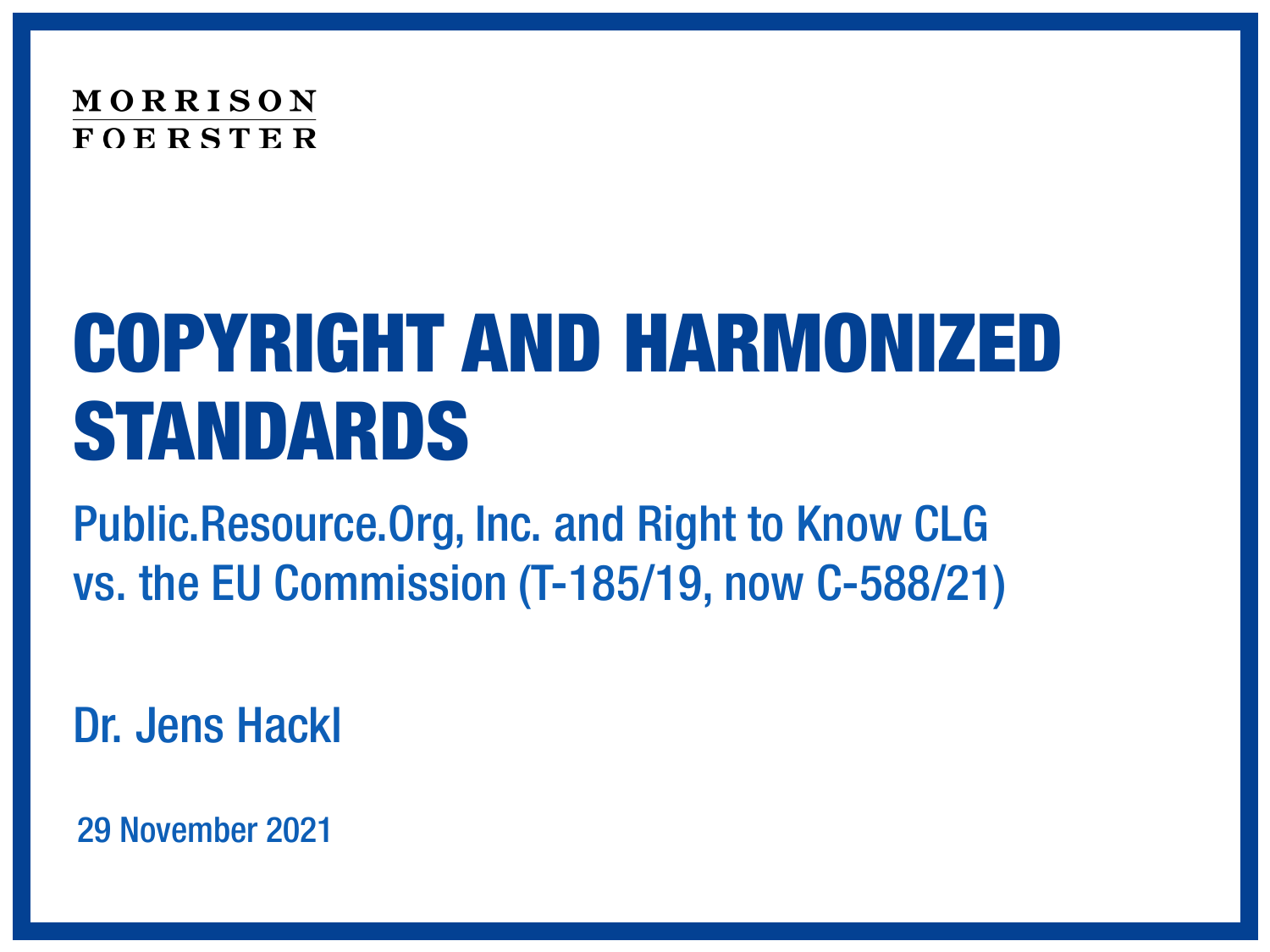# Parties and subject-matter

#### Applicants:

- Public.Resource.Org (U.S.) and Right to Know CLG (Ireland)
- Non-profit NGOs focused on transparency and access-toinformation advocacy
- Free access to the law for all citizens

#### Subject-matter of the claim:

- Access to four harmonized standards adopted by the European Committee for Standardisation (CEN) relating to the safety of toys and to the registration, evaluation, authorization and restriction of chemicals (REACH)
- Access request is based on Regulation 1049/2001 and 1367/2006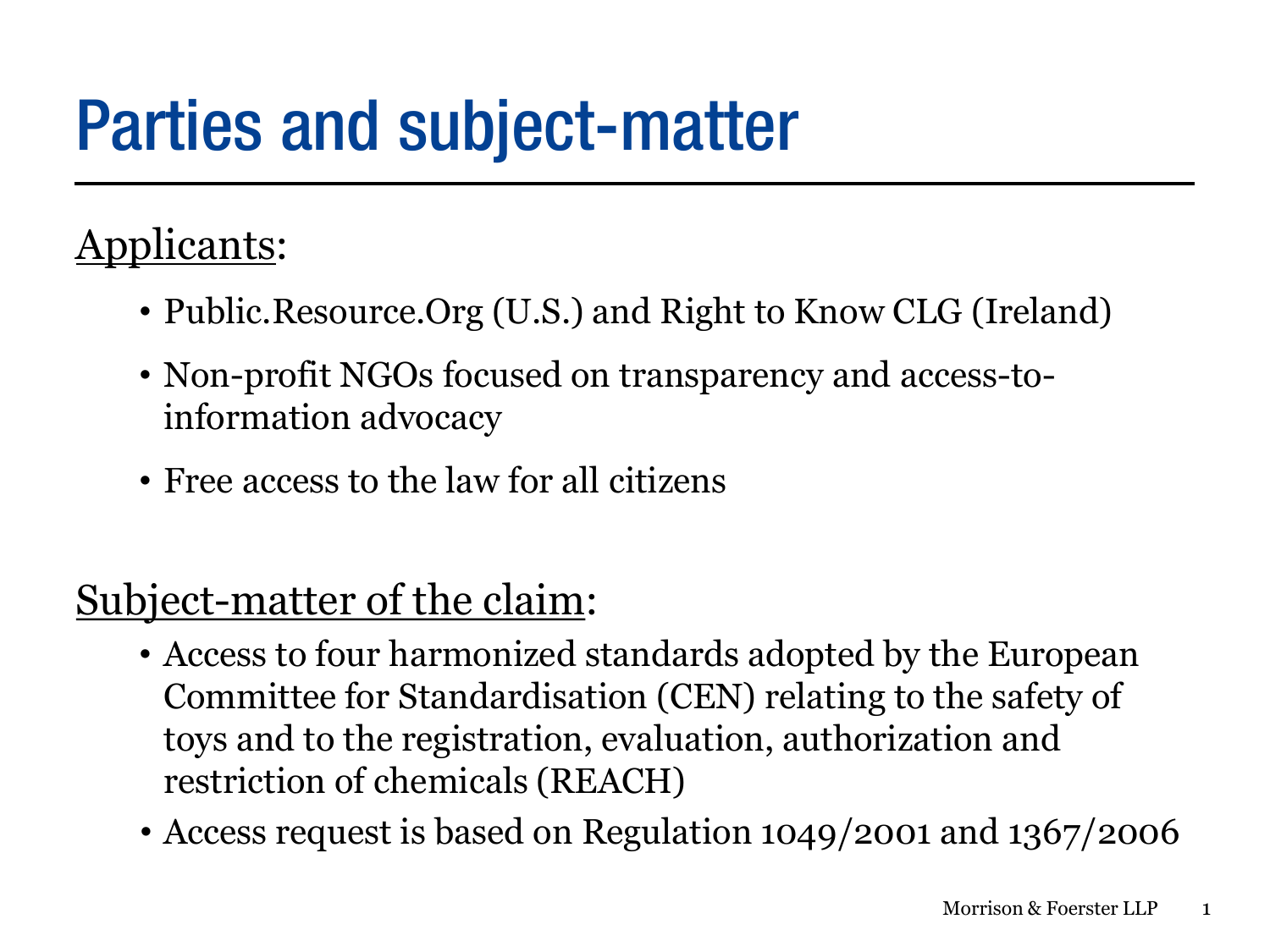# Course of the proceedings

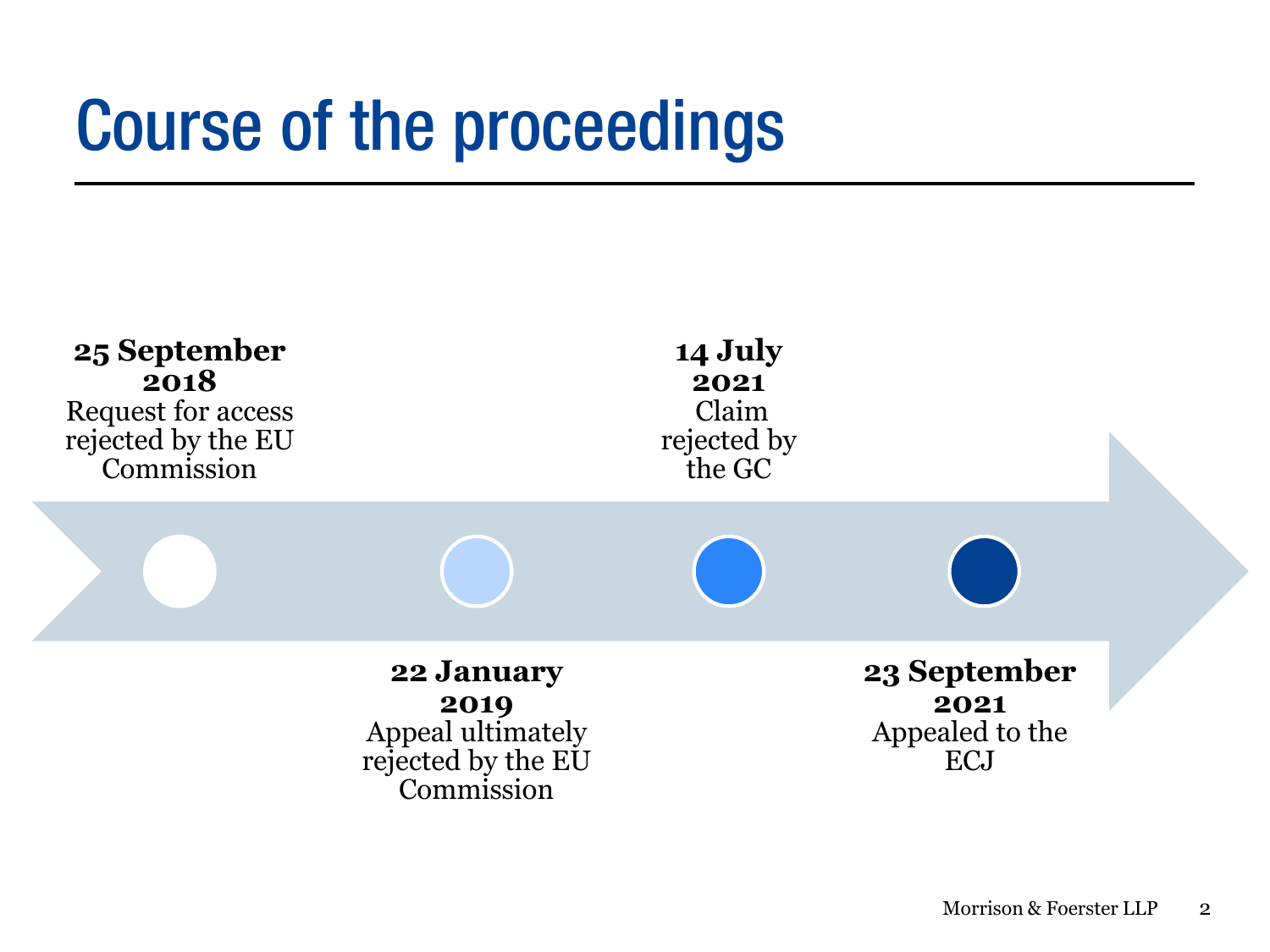### Harmonized standards (1)

- Used since 1985 when the EU introduced the so-called "New Approach" in order to facilitate the completion of the internal market.
	- Legal basis: Regulation (EU) 1025/2012 and Directive (EU) 2015/1535
- Under the New Approach, EU legislation lays down in a very general way – the minimum (essential) requirements applicable to certain products in order to enable the free movement of goods in the internal market.
	- Excerpt of the Directive 2009/48/EC: "*Toys and their parts and, in the case of fixed toys, their anchorages, must have the requisite mechanical strength and, where appropriate, stability to withstand the stresses to which they are subjected during use without breaking or becoming liable to distortion at the risk of causing physical injury.*"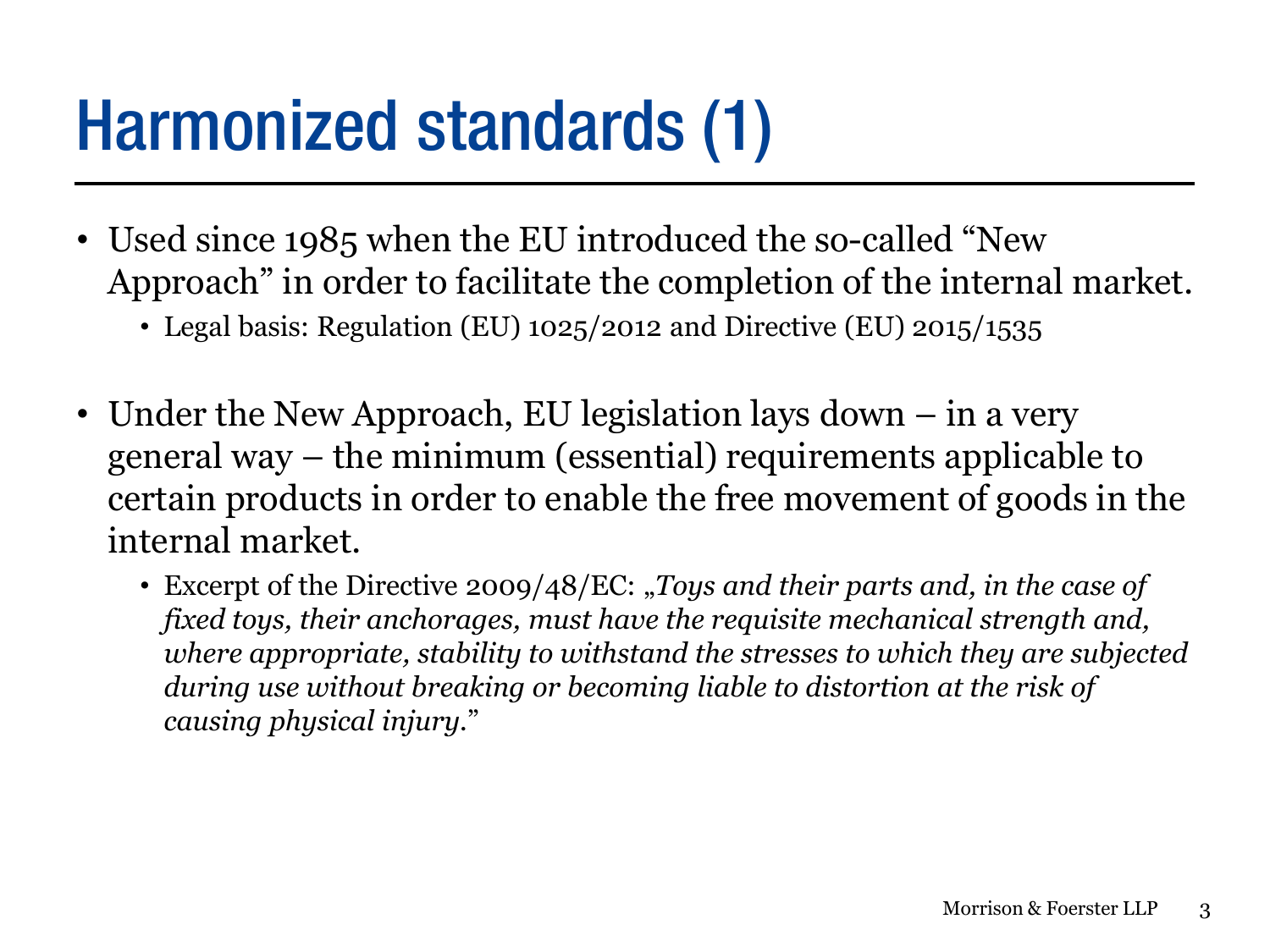## Harmonized standards (2)

- The EU legislation then entrusts standardization organizations (like CEN) with the drafting of standards that include the technical specifications necessary to ensure compliance with the basic requirements of the respective EU legislation.
- EU Commission significantly controls drafting of harmonized standards
	- Detailed mandate including timeline
	- Supervision of drafting including detailed review (also by other EU institutions)
	- Funding (up to 35% of CEN's budget)
	- Reference is published in Official Journal
	- EU Member States have to adopt each harmonized standard unchanged as a national standard within six months, and must not impose additional requirements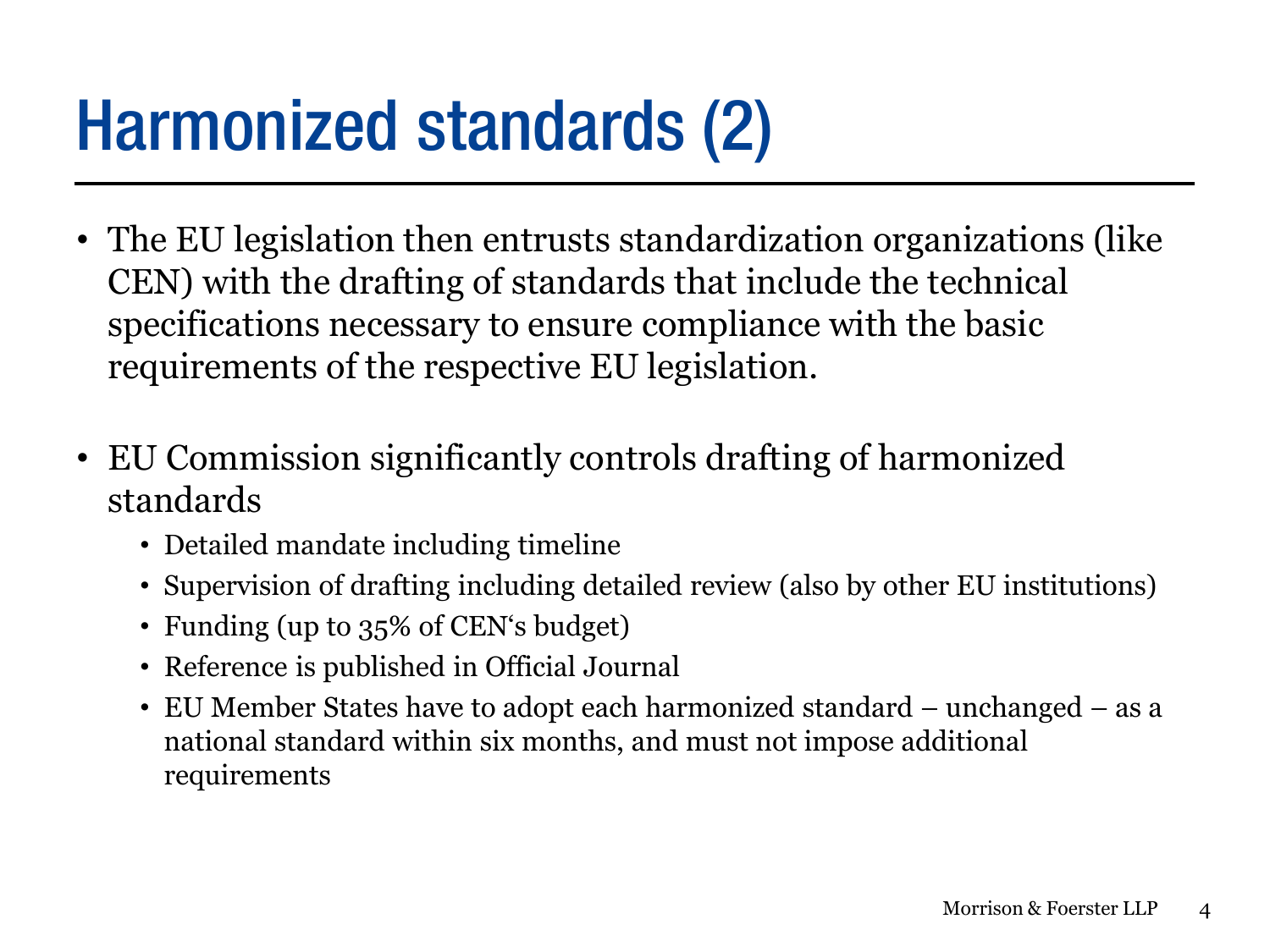## Harmonized standards (3)

- Products manufactured in compliance with harmonized standards are then presumed to satisfy the essential requirements in the respective EU legislation resulting in the free marketability within the internal market
	- Excerpt of the Directive 2009/48/EC: *"Toys which are in conformity with harmonised standards or parts thereof […] shall be presumed to be in conformity [with the essential requirements laid down in this directive]*".
- ECJ in James Elliot (C-613/14): Harmonized standards are part of EU law
- But: no free access to harmonized standards
	- Only available against payment of a fee
	- 877.27 EUR in the UK for the four requested harmonized standards
	- Partly 8.13 EUR per page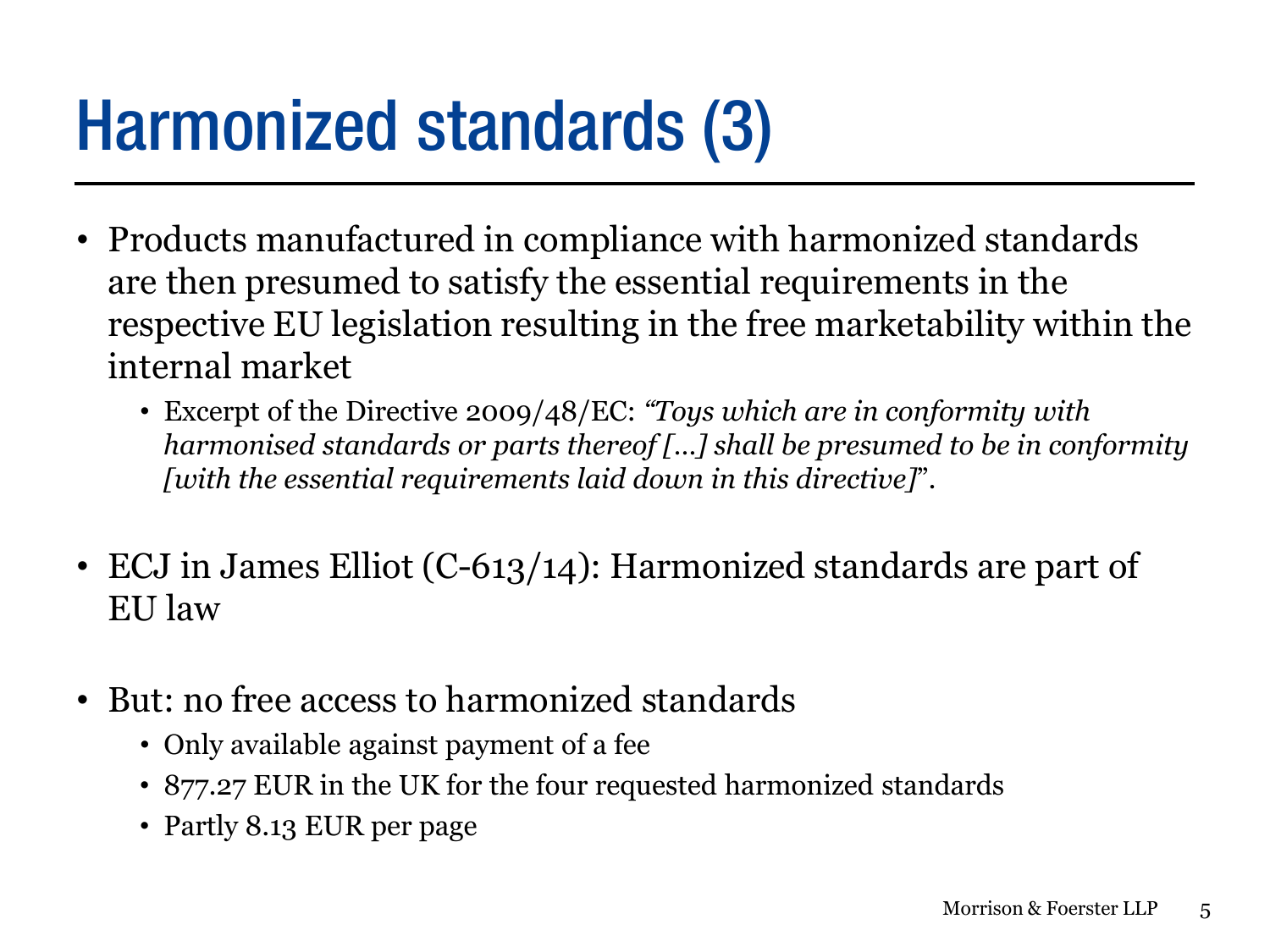## Refusal to access

- Access to requested harmonized standards denied by EU Commission and confirmed by GC under the exemptions in Regulation 1049/2001
	- "*The institutions shall refuse access to a document where disclosure would undermine the protection of commercial interests of a natural or legal person, including intellectual property […] unless there is an overriding public interest in disclosure.*"
- EU Commission and GC's main reasons:
	- Harmonized standards are protected by copyright
	- EU legislation on harmonized standards (Regulation (EU) 1025/2012 and Directive (EU) 2015/1535) does not require free access (and not challenged by applicants)
	- Free access would undermine the "New Approach"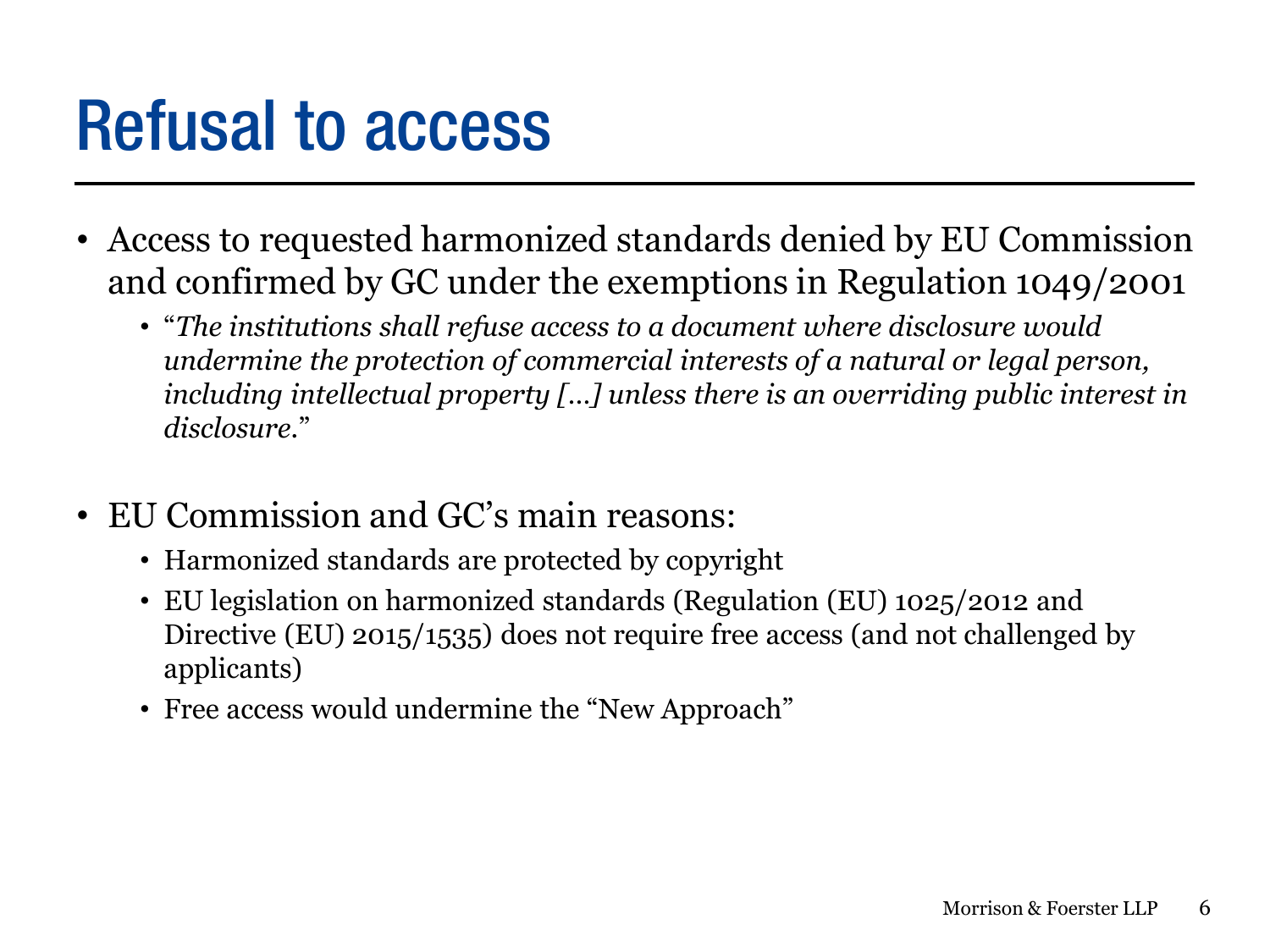# Rule of law requires free access (1)

- Harmonized standards are part of EU law (ECJ in James Elliot, C-613/14)
	- EU Commission significantly controls drafting of harmonized standards
	- Harmonized standards are *de-facto compulsory* as they are the only accepted method in the market for proving compliance with the respective EU regulations and directives
- The EU is "founded" on the rule of law, which is also a "common value" to all EU Member States (cf. Art. 2 TEU).
	- EU Commission: the "*rule of law is the backbone of any modern constitutional democracy*"
	- The rule of law requires that everyone is bound by the law.
- The rule of law constitutes EU primary law and thus takes precedence over any EU secondary law (directives or regulations)
	- All EU secondary law must be interpreted and comply with EU primary law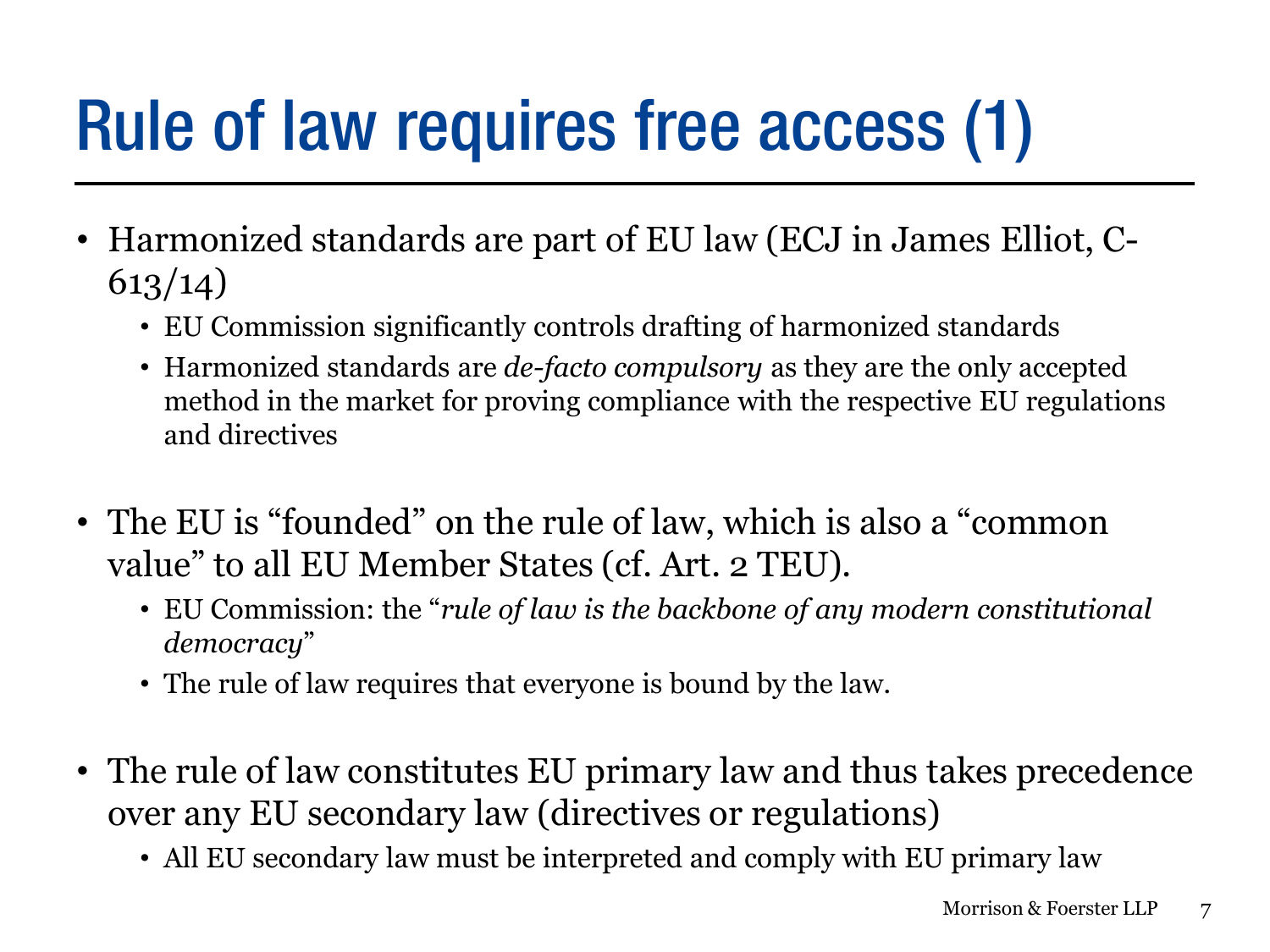# Rule of law requires free access (2)

- Rule of law requires free access to the EU law for all EU citizens
	- Since the rule of law requires that everyone is bound by the law, everyone must have the possibility to know the law
	- ECJ (C-161/06): "*[I]n accordance with the principle of legal certainty, community rules must enable the persons concerned to identify precisely the scope of the obligations which they are subject to, which can only be guaranteed by the proper publication of those rules in the official language of the addressee.*"
	- ECJ (C-108/01): "*The principle of legal certainty required that the condition in question be brought to the knowledge of third parties by adequate publicity in Community legislation.*"
- Further case-law of ECHR (*Sunday Times*) and national courts exists which stipulates the same principle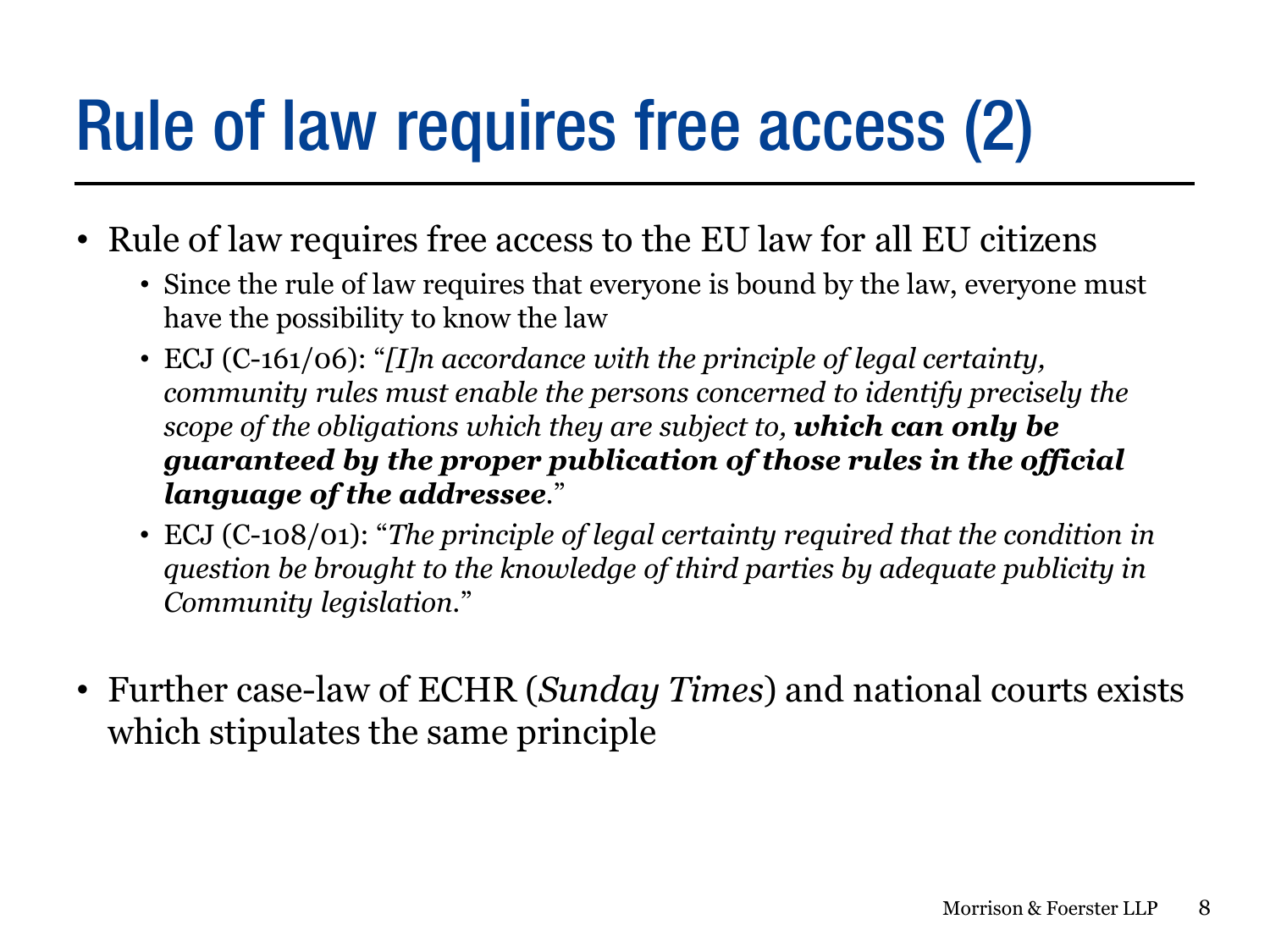# No copyright protection of the law

- EU Commission: "*EU legislation is considered as public domain*" and "*is free from copyright and can be reused without restriction, subject only to the obligation to acknowledge the source*"
- U.S. Supreme Court (Georgia et. al vs. Public.Resource.Org, Inc., decision of 27 April 2020, 590 U.S. (2020):
	- Non-binding annotations to the law drafted by a private organization under the supervision and with financial support of the legislator, which provided commentary relevant to understanding the laws.
	- The court concluded that since "*every citizens is presumed to know the law, […] all should have free access […] and [the law] must be free for publication to all.*"
	- Or to put it differently: "*no one can own the law*" so that the annotations "*are ineligible for copyright protection*"
- Consequence: exemptions in Regulation 1049/2001 do not apply
	- In the alternative: free access to the EU law must have priority over copyright protection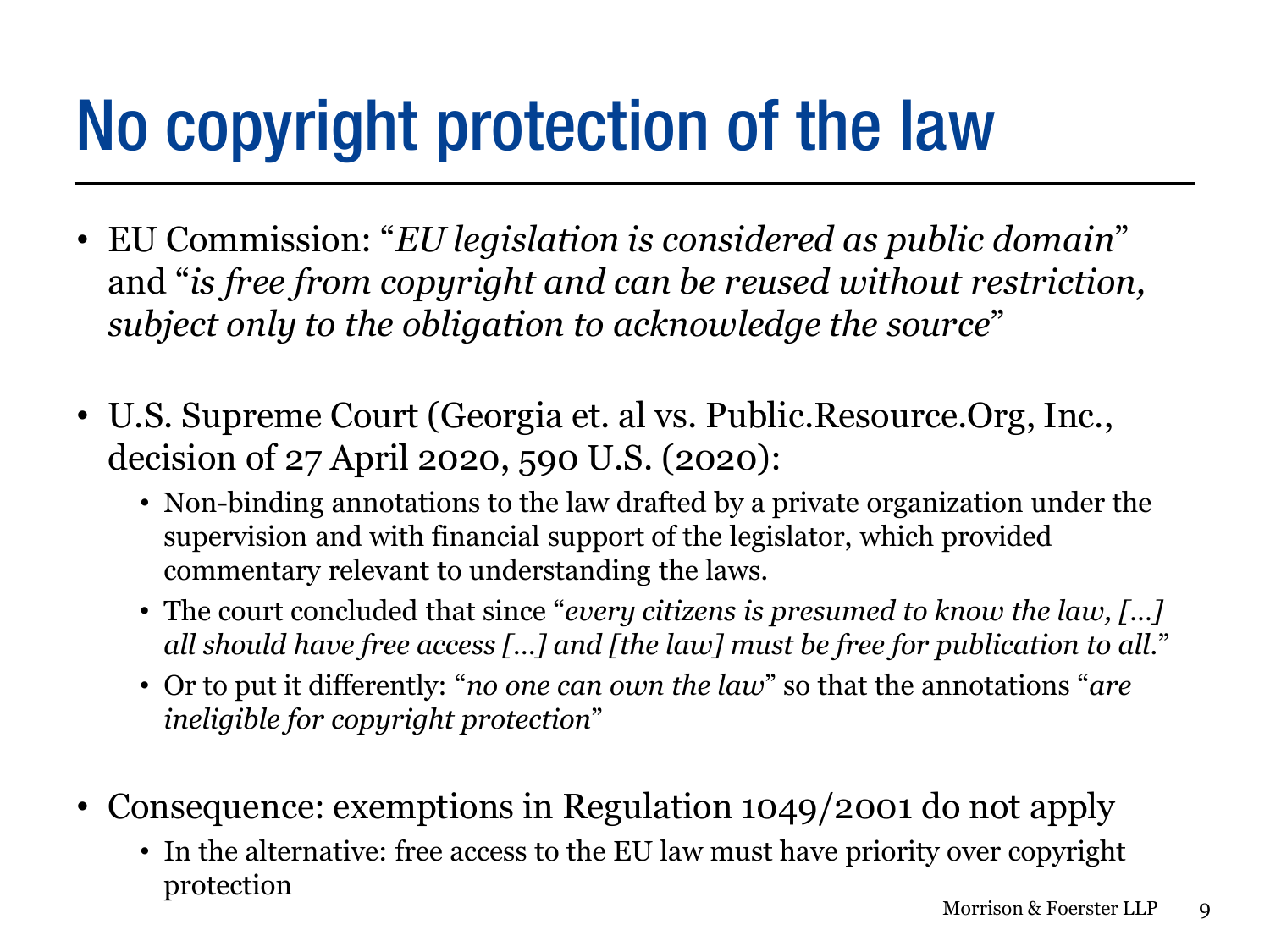## **Contact**



#### Dr. Jens Hackl

Morrison & Foerster LLP Counsel +49 (0) 30 72622-1285 jhackl@mofo.com